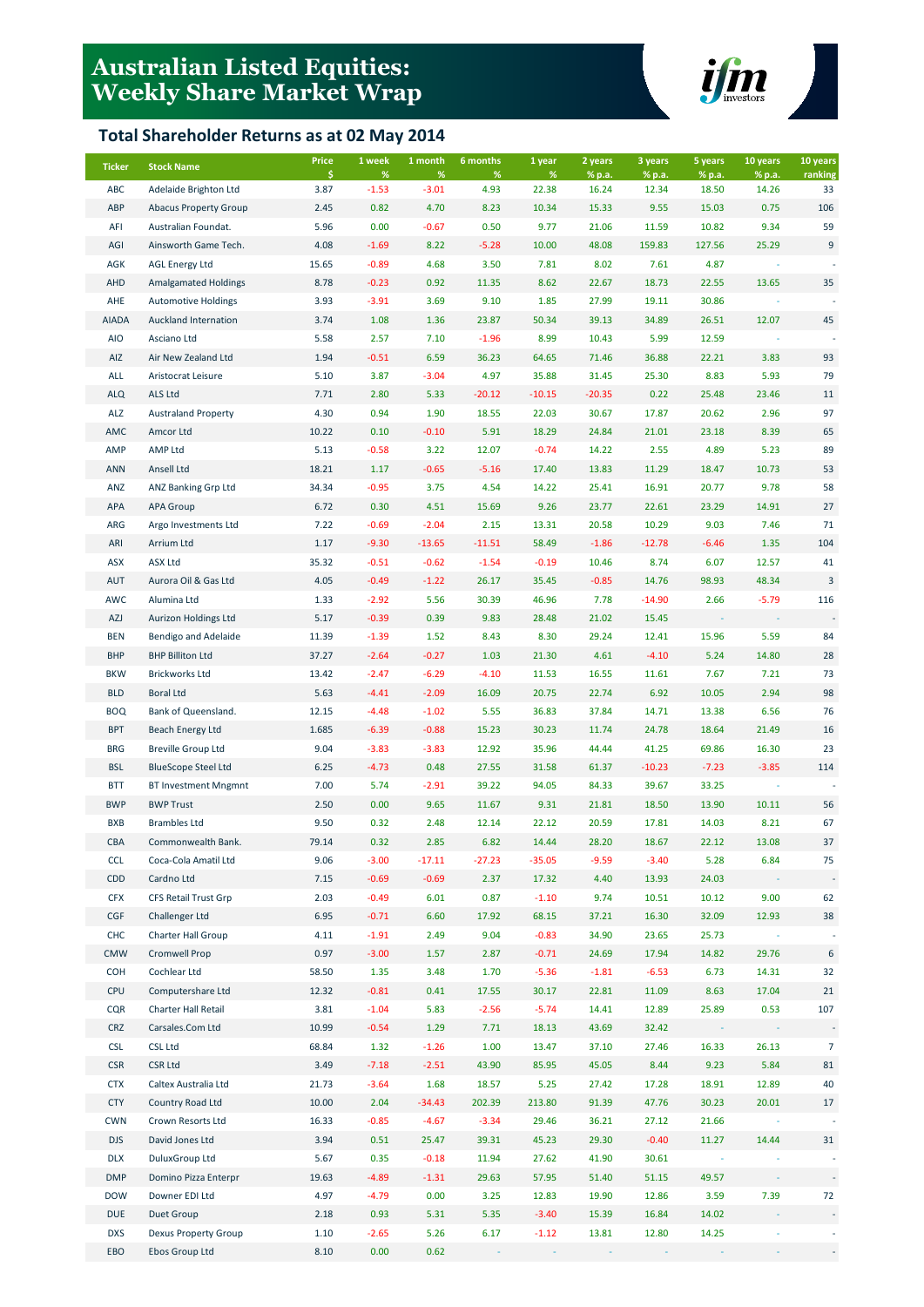| <b>Ticker</b>     | <b>Stock Name</b>                                 | Price<br>\$.   | 1 week<br>$\%$     | 1 month<br>$\%$ | 6 months<br>%      | 1 year<br>%      | 2 years<br>% p.a. | 3 years<br>% p.a. | 5 years<br>% p.a. | 10 years<br>% p.a. | 10 years<br>ranking |
|-------------------|---------------------------------------------------|----------------|--------------------|-----------------|--------------------|------------------|-------------------|-------------------|-------------------|--------------------|---------------------|
| EGP               | Echo Entertainment                                | 2.76           | $-2.13$            | 14.05           | 6.46               | $-21.01$         | $-18.46$          |                   |                   |                    |                     |
| <b>ENV</b>        | Envestra Ltd                                      | 1.15           | $-3.36$            | 1.32            | 6.01               | 13.99            | 24.22             | 27.64             | 23.31             | 6.28               | 77                  |
| <b>FBU</b>        | <b>Fletcher Building Ltd</b>                      | 9.05           | 0.22               | 2.72            | 7.29               | 35.63            | 36.91             | 13.75             | 14.47             | 12.02              | 46                  |
| <b>FDC</b>        | <b>Federation Centres</b>                         | 2.43           | $-0.41$            | 3.85            | 1.83               | 1.57             | 20.73             |                   |                   |                    |                     |
| <b>FLT</b>        | Flight Centre Travel                              | 52.75          | $-1.77$            | 1.44            | 2.74               | 41.91            | 63.05             | 33.16             | 56.48             | 12.92              | 39                  |
| <b>FMG</b>        | Fortescue Metals Grp                              | 4.91           | $-8.05$            | $-10.07$        | $-2.91$            | 53.45            | $-4.53$           | $-5.10$           | 17.59             | 63.30              | $\mathbf{1}$        |
| <b>FOX</b>        | Twenty-First FOX Inc                              | 33.47          | $-2.48$            | $-3.13$         | $-6.47$            | 19.17            | 37.29             | 28.55             | 24.05             | 3.93               | 92                  |
| FPH               | Fisher & Paykel H.                                | 3.81           | 1.33               | $-1.80$         | 19.11              | 77.27            | 52.79             | 22.24             | 12.98             | 7.95               | 70                  |
| <b>FXJ</b>        | Fairfax Media Ltd                                 | 0.965          | 0.00               | 4.89            | 64.17              | 56.69            | 19.99             | $-7.11$           | $-1.07$           | $-4.40$            | 115                 |
| <b>FXL</b>        | FlexiGroup Ltd                                    | 3.80           | 0.00               | 9.51            | $-17.80$           | $-2.83$          | 33.06             | 23.73             | 49.71             |                    |                     |
| <b>GEM</b>        | <b>G8 Education Ltd</b>                           | 4.60           | $-4.56$            | $-8.37$         | 50.16              | 93.06            | 123.84            | 74.10             | 118.10            |                    |                     |
| GFF               | Goodman Fielder Ltd                               | 0.675          | 22.73              | 42.11           | $-9.87$            | $-4.67$          | 4.48              | $-9.20$           | $-3.08$           |                    |                     |
| GMG               | Goodman Group                                     | 4.93           | $-1.00$            | 3.79            | 0.07               | $-1.53$          | 19.24             | 15.49             | 25.93             |                    |                     |
| <b>GNC</b>        | <b>GrainCorp Ltd</b>                              | 8.94           | $-0.33$            | 5.18            | $-25.39$           | $-26.91$         | 3.53              | 10.98             | 12.41             | 2.72               | 99                  |
| GOZ               | <b>Growthpoint Property</b>                       | 2.44           | 0.00               | 0.83            | $-2.54$            | 5.64             | 13.74             | 16.94             | 19.84             |                    |                     |
| <b>GPT</b>        | <b>GPT Group</b>                                  | 3.90           | 0.26               | 5.69            | 9.37               | $-0.15$          | 14.81             | 12.42             | 20.49             | $-1.24$            | 112                 |
| <b>HGG</b>        | Henderson Group PLC.                              | 4.59           | 1.32               | $-3.97$         | 26.10              | 88.17            | 59.28             | 26.56             | 23.77             | 15.27              | 26                  |
| <b>HTA</b>        | Hutchison                                         | 0.086          | $-3.37$            | 0.00            | $-28.33$           | 177.42           | 43.10             | $-1.87$           | $-2.58$           | $-11.13$           | 118                 |
| <b>HVN</b>        | Harvey Norman                                     | 3.21           | $-4.18$            | 0.62            | 1.24               | 18.82            | 28.16             | 9.27              | 4.96              | 4.21               | 91                  |
| IAG               | Insurance Australia                               | 5.71           | 0.88               | 3.07            | $-4.73$            | 2.18             | 33.43             | 22.08             | 14.00             | 5.25               | 88                  |
| IFL<br><b>IFZ</b> | <b>IOOF Holdings Ltd</b><br>Infratil Ltd          | 8.42<br>2.01   | $-1.98$<br>0.00    | $-3.11$<br>0.00 | $-4.79$<br>$-2.69$ | 0.80<br>10.19    | 21.92<br>22.83    | 10.79<br>16.49    | 21.12             | 10.14              | 55                  |
| $\textsf{IIN}$    | iiNet Ltd                                         | 6.98           | $-3.06$            | $-5.03$         | 10.47              | 16.75            | 52.65             | 39.53             | 36.95             | 12.47              | 43                  |
| ILU               | Iluka Resources Ltd                               | 8.70           | $-1.25$            | $-12.30$        | $-13.64$           | $-1.12$          | $-26.04$          | $-7.83$           | 25.13             | 11.83              | 47                  |
| <b>IOF</b>        | Investa Office Fund                               | 3.29           | $-2.08$            | 2.17            | 7.38               | 3.97             | 14.19             | 14.79             | 19.20             | 3.65               | 95                  |
| <b>IPL</b>        | Incitec Pivot Ltd                                 | 2.87           | $-1.37$            | $-2.38$         | 10.91              | 3.57             | $-3.88$           | $-6.29$           | 8.90              | 16.73              | 22                  |
| <b>IRE</b>        | <b>IRESS Ltd</b>                                  | 8.25           | 0.00               | $-1.79$         | $-14.36$           | 7.37             | 17.89             | 1.83              | 11.19             | 13.92              | 34                  |
| <b>IVC</b>        | InvoCare Ltd                                      | 10.45          | $-3.33$            | $-2.25$         | $-1.89$            | $-6.37$          | 15.62             | 19.14             | 18.60             | 19.01              | 18                  |
| <b>JBH</b>        | JB Hi-Fi Ltd                                      | 18.90          | $-6.80$            | $-0.68$         | $-8.34$            | 26.90            | 45.98             | 4.54              | 11.23             | 25.92              | 8                   |
| <b>JHX</b>        | James Hardie Indust                               | 13.82          | 1.02               | $-3.69$         | 31.98              | 49.31            | 42.10             | 37.32             | 28.01             | 9.01               | 61                  |
| LEI               | Leighton Holdings Ltd                             | 19.16          | $-2.29$            | $-8.11$         | 13.04              | 4.88             | 1.16              | $-3.84$           | 2.58              | 11.08              | 51                  |
| <b>LLC</b>        | Lend Lease Group                                  | 12.78          | $-1.77$            | 4.84            | 15.97              | 25.71            | 33.36             | 16.56             | 16.22             | 5.58               | 85                  |
| <b>MEZCA</b>      | Meridian Energy Ltd                               | 1.205          | 14.76              | 9.55            | 29.51              |                  |                   |                   |                   |                    |                     |
| <b>MFG</b>        | Magellan Fin Grp Ltd                              | 12.24          | $-6.14$            | $-11.94$        | 11.46              | 71.25            | 148.81            | 103.10            | 98.04             |                    |                     |
| <b>MGR</b>        | Mirvac Group                                      | 1.75           | 0.00               | 3.24            | 2.22               | 5.69             | 20.59             | 16.24             | 16.90             | $-0.86$            | 111                 |
| <b>MIN</b>        | Mineral Resources Ltd                             | 11.44          | $-2.89$            | $-2.39$         | 4.08               | 25.89            | 2.40              | 4.71              | 30.85             |                    |                     |
| <b>MLT</b>        | <b>Milton Corporation</b>                         | 4.29           | $-1.15$            | 1.42            | 3.85               | 14.33            | 20.74             | 14.12             | 12.41             | 8.19               | 68                  |
| <b>MND</b>        | Monadelphous Group                                | 17.55          | $-2.23$            | 3.60            | $-0.06$            | $-6.34$          | $-6.41$           | 3.20              | 17.35             | 33.14              | 4                   |
| <b>MQA</b>        | Macq Atlas Roads Grp                              | 3.18           | 1.60               | 7.43            | 22.35              | 93.08            | 40.51             | 20.68             |                   |                    |                     |
| <b>MQG</b>        | Macquarie Group Ltd                               | 58.70          | 3.82               | 1.56            | 14.30              | 59.31            | 46.52             | 21.50             | 15.30             | 8.88               | 63                  |
| <b>MSB</b>        | Mesoblast Ltd                                     | 4.68           | $-5.84$            | $-11.20$        | $-29.41$           | $-18.04$         | $-22.09$          | $-16.88$          | 43.10             |                    |                     |
| <b>MTS</b>        | Metcash Ltd                                       | 2.74           | $-1.08$            | 6.61            | $-15.88$           | $-28.06$         | $-9.67$           | $-4.41$           | $-1.07$           | 8.02               | 69                  |
| <b>MTU</b>        | M2 Group Ltd                                      | 5.51           | $-3.16$            | $-6.13$         | $-11.28$           | 2.97             | 38.81             | 23.43             | 61.14             |                    |                     |
| <b>MYR</b>        | Myer Holdings Ltd                                 | 2.12           | $-5.78$            | $-6.61$         | $-11.60$           | $-23.92$         | 0.82              | $-4.97$           |                   |                    |                     |
| MYT<br><b>NAB</b> | <b>Mighty River Power</b>                         | 2.16           | 1.41               | 6.93            | 13.27              |                  |                   |                   |                   |                    |                     |
| <b>NCM</b>        | National Aust. Bank<br><b>Newcrest Mining Ltd</b> | 34.56<br>10.13 | $-3.49$<br>$-1.17$ | $-2.81$<br>2.53 | $-0.28$<br>1.91    | 7.74<br>$-37.08$ | 23.46<br>$-37.23$ | 13.60<br>$-35.86$ | 15.66<br>$-17.67$ | 5.78<br>1.03       | 82<br>105           |
| <b>NEC</b>        | Nine Entertainment                                | 2.33           | $-1.69$            | 0.43            |                    |                  |                   |                   |                   |                    |                     |
| <b>NHC</b>        | New Hope Corporation                              | 3.07           | 1.66               | 3.99            | $-16.98$           | $-11.97$         | $-15.73$          | $-8.91$           | 1.70              | 22.45              | 14                  |
| <b>NHF</b>        | NIB Holdings Ltd                                  | 2.84           | 3.27               | 1.07            | 20.02              | 26.29            | 36.21             | 36.34             | 35.97             |                    |                     |
| <b>NUF</b>        | Nufarm Ltd                                        | 4.03           | $-3.82$            | 5.45            | $-16.97$           | 2.49             | $-6.89$           | $-4.68$           | $-18.98$          | $-0.18$            | 109                 |
| <b>NVT</b>        | Navitas Ltd                                       | 7.35           | $-0.14$            | 1.80            | 30.60              | 42.92            | 41.79             | 25.65             | 29.09             |                    |                     |
| ORA               | Orora Ltd                                         | 1.37           | $-3.52$            | $-3.18$         |                    |                  |                   |                   |                   |                    |                     |
| ORG               | Origin Energy Ltd                                 | 14.88          | $-0.53$            | 4.27            | 4.06               | 27.95            | 7.51              | 0.20              | 1.72              | 13.26              | 36                  |
| ORI               | Orica Ltd                                         | 21.38          | $-2.46$            | $-0.33$         | 4.98               | 1.04             | $-7.41$           | $-3.95$           | 9.78              | 8.28               | 66                  |
| OSH               | Oil Search Ltd                                    | 8.81           | $-0.45$            | 4.88            | 3.54               | 16.50            | 9.62              | 8.15              | 11.94             | 23.35              | 12                  |
| OZL               | OZ Minerals Ltd                                   | 3.53           | $-5.87$            | $-6.37$         | $-0.82$            | $-5.57$          | $-34.42$          | $-29.59$          | $-5.80$           | $-0.03$            | 108                 |
| PMV               | Premier Investments                               | 9.51           | $-3.16$            | $-1.02$         | 24.17              | 15.12            | 38.04             | 20.73             | 21.18             | 14.65              | 30                  |
| PPT               | Perpetual Ltd                                     | 46.55          | $-1.79$            | $-7.66$         | 4.07               | 17.44            | 39.32             | 20.32             | 11.59             | 5.87               | 80                  |
| <b>PRY</b>        | Primary Health Care                               | 4.71           | $-0.42$            | 1.29            | $-2.24$            | $-5.58$          | 33.86             | 13.96             | 4.08              | 5.67               | 83                  |
| PTM               | Platinum Asset                                    | 6.51           | $-3.41$            | $-12.38$        | 7.61               | 34.46            | 26.56             | 16.69             | 14.02             |                    |                     |
| QAN               | Qantas Airways Ltd                                | 1.225          | 0.00               | 8.89            | $-1.21$            | $-33.78$         | $-13.44$          | $-16.45$          | $-9.79$           | $-3.44$            | 113                 |
| QBE               | <b>QBE Insurance Group</b>                        | 11.81          | $-1.01$            | $-7.73$         | $-18.01$           | $-7.55$          | $-4.68$           | $-10.00$          | $-5.79$           | 5.94               | 78                  |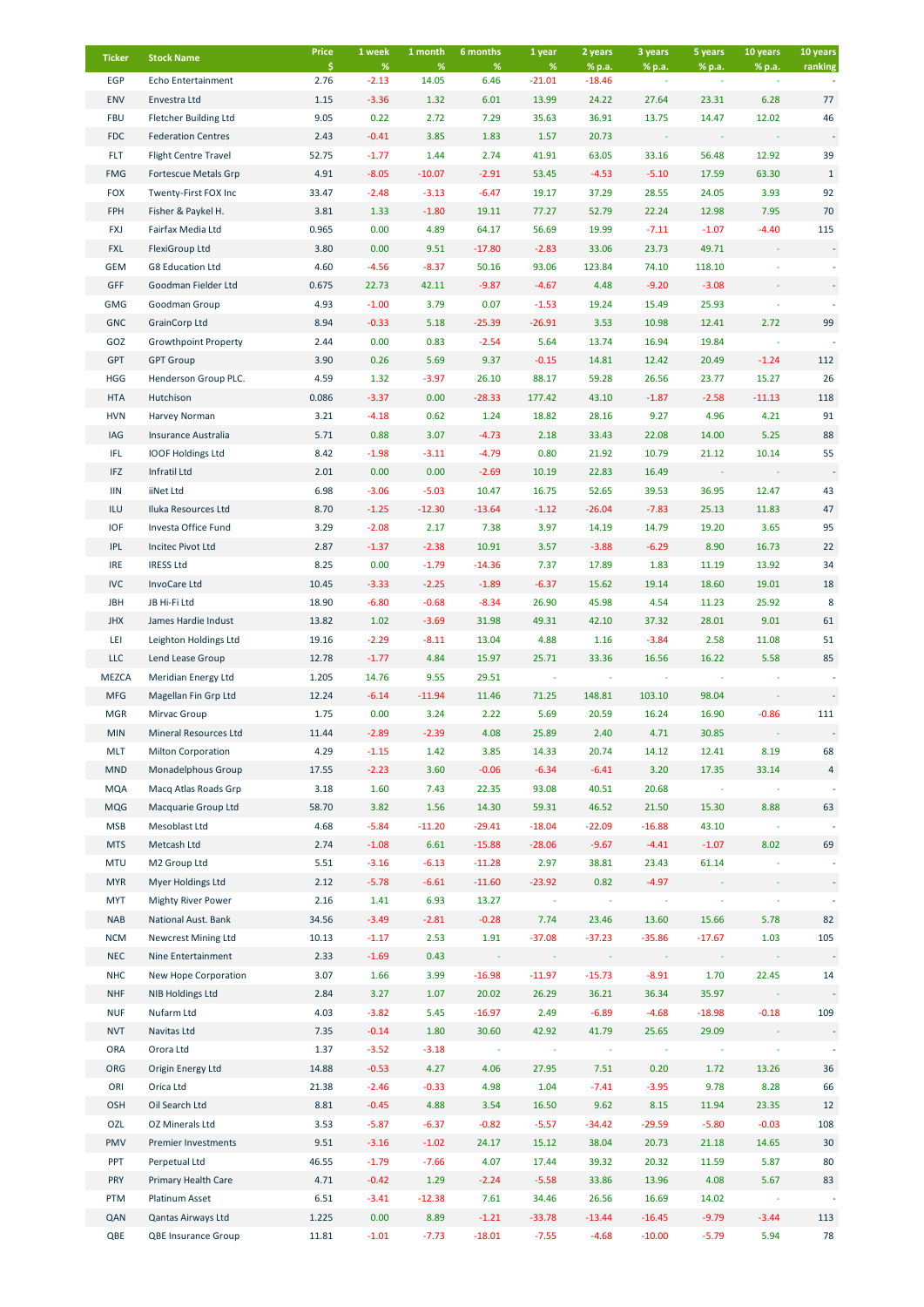| <b>Ticker</b> | <b>Stock Name</b>           | Price      | 1 week          | 1 month         | 6 months  | 1 year        | 2 years         | 3 years         | 5 years         | 10 years | 10 years       |
|---------------|-----------------------------|------------|-----------------|-----------------|-----------|---------------|-----------------|-----------------|-----------------|----------|----------------|
| QUB           | Qube Holdings Ltd           | \$<br>2.17 | $\%$<br>$-2.69$ | $\%$<br>$-4.41$ | %<br>2.52 | $\%$<br>30.80 | % p.a.<br>19.41 | % p.a.<br>12.61 | % p.a.<br>34.98 | % p.a.   | ranking        |
| <b>REA</b>    | <b>REA Group Ltd</b>        | 47.64      | $-0.13$         | $-2.58$         | 16.90     | 62.61         | 79.18           | 52.91           | 61.87           | 50.43    | $\overline{2}$ |
| <b>REC</b>    | <b>Recall Holdings Ltd</b>  | 4.62       | 0.87            | $-0.22$         |           |               |                 |                 |                 |          |                |
| <b>REH</b>    | Reece Australia Ltd         | 30.01      | 0.00            | $-0.20$         | 6.07      | 31.90         | 29.10           | 15.83           | 11.78           | 15.59    | 25             |
| <b>RHC</b>    | Ramsay Health Care          | 44.71      | $-2.76$         | $-6.62$         | 16.53     | 41.42         | 51.03           | 36.28           | 38.07           | 25.06    | 10             |
| <b>RIO</b>    | Rio Tinto Ltd               | 60.98      | $-3.18$         | $-4.87$         | $-2.14$   | 17.07         | $-1.29$         | $-7.23$         | 5.98            | 11.20    | 50             |
| <b>RMD</b>    | ResMed Inc.                 | 5.37       | 2.09            | 10.04           | $-0.44$   | 17.80         | 28.50           | 23.21           | 15.41           | 12.44    | 44             |
| RRL           | Regis Resources Ltd         | 2.35       | $-4.86$         | 6.33            | $-31.69$  | $-34.73$      | $-24.45$        | 1.37            | 45.05           | 15.94    | 24             |
| <b>SCP</b>    | <b>Sca Property Group</b>   | 1.695      | $-2.59$         | 2.42            | 10.70     | 8.08          |                 |                 |                 |          |                |
| <b>SEK</b>    | Seek Ltd                    | 16.88      | $-1.57$         | $-4.97$         | 32.35     | 56.82         | 53.03           | 36.15           | 39.13           |          |                |
| SGM           | Sims Metal Mgmt Ltd         | 9.49       | $-5.67$         | $-2.47$         | $-5.10$   | $-1.15$       | $-17.00$        | $-16.99$        | $-12.41$        | 2.33     | 102            |
| SGP           | Stockland                   | 3.88       | 1.31            | 4.30            | $-0.50$   | 5.64          | 15.82           | 7.13            | 11.26           | 3.76     | 94             |
| <b>SHL</b>    | Sonic Healthcare Ltd        | 17.84      | 0.00            | 1.83            | 12.98     | 40.21         | 23.30           | 16.07           | 12.56           | 9.82     | 57             |
| <b>SKC</b>    | Skycity Ent Grp Ltd         | 3.81       | $-0.26$         | 5.25            | 14.03     | 9.24          | 16.43           | 16.90           | 16.16           | 2.38     | 101            |
| SKI           | Spark Infrastructure        | 1.775      | 0.28            | 4.41            | 8.28      | 5.31          | 17.97           | 20.99           | 18.78           |          |                |
| <b>SKT</b>    | Sky Network                 | 6.22       | 3.32            | 6.51            | 18.05     | 37.07         | 29.49           | 21.09           | 20.00           |          |                |
| SOL           | Soul Pattinson (W.H)        | 14.65      | $-3.24$         | $-4.87$         | 1.68      | 5.15          | 5.50            | 7.03            | 12.18           | 11.43    | 48             |
| SPN           | SP AusNet                   | 1.37       | $-0.72$         | 5.38            | 14.32     | 15.76         | 18.35           | 23.16           | 14.07           |          |                |
| <b>SST</b>    | <b>Steamships Trading</b>   | 37.38      | 2.37            | 5.22            | 24.19     | 7.25          | 19.50           | 14.13           | 27.01           | 32.82    | 5              |
| <b>STO</b>    | Santos Ltd                  | 13.73      | 2.46            | 3.00            | $-8.74$   | 16.72         | 0.60            | $-1.24$         | 0.50            | 11.23    | 49             |
| <b>SUL</b>    | Super Ret Rep Ltd           | 9.92       | $-7.12$         | $-7.64$         | $-24.14$  | $-21.20$      | 18.13           | 16.82           | 32.13           |          |                |
| <b>SUN</b>    | Suncorp Group Ltd           | 13.00      | $-0.31$         | 1.33            | 0.30      | 7.41          | 32.69           | 21.88           | 22.76           | 5.48     | 87             |
| <b>SVW</b>    | Seven Group Holdings        | 8.20       | $-4.87$         | 1.86            | 4.09      | $-0.81$       | $-6.02$         | 0.25            | 9.47            | 6.93     | 74             |
| SWM           | Seven West Media Ltd        | 1.85       | $-4.88$         | $-5.61$         | $-22.36$  | 1.55          | $-13.98$        | $-18.13$        | $-7.25$         | $-0.65$  | 110            |
| SYD           | Sydney Airport              | 4.30       | 2.38            | 3.12            | 9.28      | 29.66         | 29.35           | 29.49           | 31.93           | 17.31    | 20             |
| <b>TAH</b>    | <b>TABCORP Holdings Ltd</b> | 3.69       | 0.82            | 6.34            | 6.50      | 12.57         | 19.50           | $-0.56$         | 5.18            | 2.53     | 100            |
| <b>TCL</b>    | <b>Transurban Group</b>     | 7.10       | $-1.00$         | $-0.45$         | 5.70      | 10.78         | 15.28           | 15.10           | 14.65           | 9.10     | 60             |
| <b>TEL</b>    | <b>Telecom Corporation</b>  | 2.49       | 2.47            | 8.73            | 25.01     | 23.49         | 15.53           | 32.58           | 14.68           | 1.51     | 103            |
| <b>TLS</b>    | Telstra Corporation.        | 5.20       | 0.39            | 2.77            | 3.59      | 8.40          | 26.90           | 28.04           | 14.47           | 5.51     | 86             |
| <b>TME</b>    | Trade Me Group Ltd          | 3.80       | 5.26            | 0.00            | $-2.23$   | $-2.12$       | 15.64           |                 |                 |          |                |
| <b>TOL</b>    | <b>Toll Holdings Ltd</b>    | 5.28       | $-1.12$         | 1.54            | $-3.74$   | 3.25          | 0.13            | 2.45            | 2.40            | 3.57     | 96             |
| <b>TPI</b>    | Transpacific Indust.        | 1.115      | $-2.62$         | $-3.04$         | $-0.89$   | 13.20         | 14.53           | 4.99            | $-2.48$         |          |                |
| <b>TPM</b>    | Tpg Telecom Ltd             | 5.93       | $-0.67$         | $-9.19$         | 28.49     | 63.01         | 78.38           | 54.39           | 87.86           | 18.89    | 19             |
| <b>TTS</b>    | <b>Tatts Group Ltd</b>      | 3.02       | 0.67            | 3.07            | $-2.52$   | $-2.01$       | 13.93           | 15.89           | 8.79            |          |                |
| <b>TWE</b>    | <b>Treasury Wine Estate</b> | 4.09       | 6.23            | 13.61           | $-11.13$  | $-27.62$      | $-2.44$         |                 |                 |          |                |
| UGL           | UGL Ltd                     | 6.98       | $-0.57$         | $-1.55$         | $-6.43$   | $-26.77$      | $-22.77$        | $-18.01$        | 0.37            | 10.23    | 54             |
| VAH           | Virgin Aus Hldg Ltd         | 0.365      | $-5.19$         | $-6.41$         | $-10.60$  | $-21.06$      | $-1.83$         | 9.20            | 9.04            | $-10.33$ | 117            |
| <b>VED</b>    | Veda Group Ltd              | 2.13       | $-6.99$         | $-10.13$        |           |               |                 |                 |                 |          |                |
| <b>VRL</b>    | Village Roadshow Ltd        | 7.01       | $-2.64$         | $-1.27$         | 2.22      | 41.18         | 57.24           | 34.94           | 68.65           | 22.29    | 15             |
| WBC           | <b>Westpac Banking Corp</b> | 34.87      | $-2.54$         | 0.72            | 3.68      | 8.63          | 30.26           | 17.37           | 17.60           | 10.73    | 52             |
| <b>WDC</b>    | <b>Westfield Group</b>      | 10.73      | $-0.37$         | 5.40            | 1.71      | $-4.18$       | 11.50           | 10.69           | 10.90           | 5.03     | 90             |
| WES           | Wesfarmers Ltd              | 43.05      | $-2.03$         | 4.16            | 2.11      | 4.73          | 23.13           | 13.12           | 17.41           | 8.73     | 64             |
| <b>WHC</b>    | Whitehaven Coal Ltd         | 1.43       | $-8.33$         | $-11.46$        | $-10.90$  | $-21.86$      | $-46.91$        | $-36.12$        | $-2.00$         |          |                |
| <b>WOR</b>    | WorleyParsons Ltd           | 16.28      | $-3.15$         | 6.34            | $-24.11$  | $-23.22$      | $-20.17$        | $-14.43$        | 2.17            | 22.59    | 13             |
| <b>WOW</b>    | Woolworths Ltd              | 36.60      | $-3.02$         | 2.61            | 6.83      | 6.42          | 22.49           | 15.54           | 10.33           | 14.75    | 29             |
| WPL           | Woodside Petroleum          | 40.64      | $-0.66$         | 4.99            | 7.57      | 16.08         | 10.42           | $-0.42$         | 4.72            | 12.49    | 42             |
| <b>WRT</b>    | Westfield Retail Tst        | 3.18       | $-0.63$         | 4.26            | 5.78      | 1.76          | 14.50           | 12.22           |                 |          |                |
| XRO           | Xero Ltd                    | 29.00      | $-1.69$         | $-18.95$        | 13.73     | 177.51        |                 |                 |                 |          |                |
| ZNZ           | Z Energy Ltd                | 3.70       | $-1.86$         | 3.06            | 12.51     |               |                 |                 |                 |          |                |

*data source: IFM Investors, IRESS*

*The above information, compiled by IFM Investors, shows Total Shareholder Return (TSR) for the 170 largest companies listed on the Australian Stock Exchange. The size of a company is determined by its market capitalization, calculated as price multiplied by ordinary fully paid shares on issue, at the start of the previous quarter. TSR expresses the current price of a stock, plus all dividends accrued within the period, as a percentage of the share price, adjusted for any capital events, at the start of the period.*